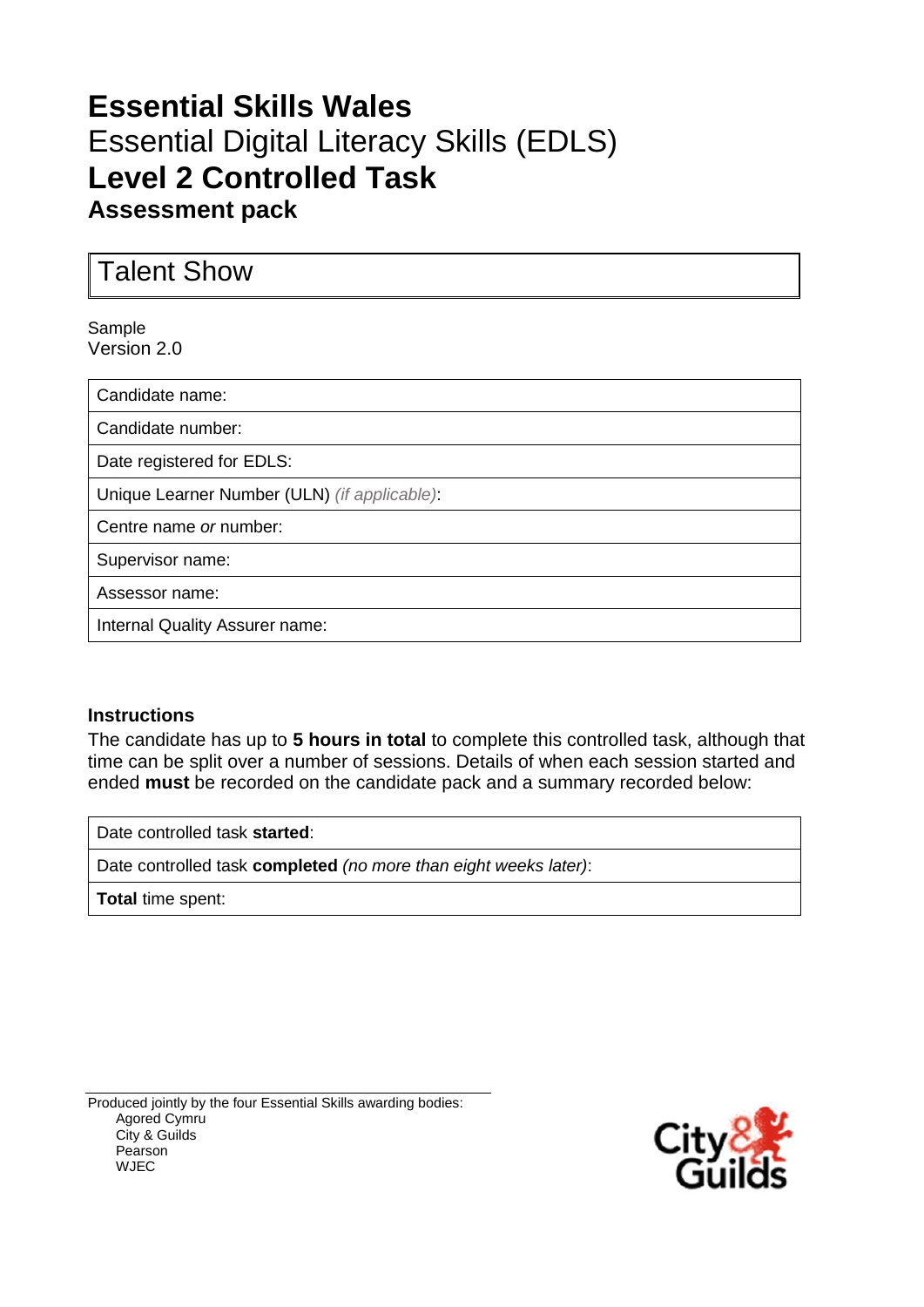# **1. Assessment requirements**

The following is a summary of the Essential Skills Wales (ESW) Controlled Task Conditions. These requirements should be read in conjunction with the relevant **Controlled Task Candidate Pack**. General assessment guidelines applicable to all ESW assessments can be found in the **Essential Skills Wales Suite** *Qualification Handbook*.

### **Controlled task assessment**

Controlled tasks are **summative assessments** measuring subject-specific skills. Candidates will need to show they can utilise these skills in a holistic manner, relevant to real-life circumstances. The assessment outcome is **pass/fail**.

Controlled tasks must be:

- internally assessed, by appropriately qualified staff, using the Marking Schemes provided. Please see section 2.2.2 of the *Qualification Handbook* for details of staff qualification.
- internally quality assured, by appropriately qualified staff.
- external quality assured/moderated by City & Guilds
- compliant with **Controlled Task Conditions**.

### **Controlled task conditions**

This controlled task must be completed under the conditions set out below. 'Controlled' relates to all aspects of how the task is administered and assessed.

Candidates should only attempt this controlled task when they have been registered for this qualification and have developed the necessary skills at the required level. Learning development input should be completed before the candidate attempts this controlled task.

#### **Working period**

The candidate must complete this controlled task within an 8 week 'working period'. The working period commences on the date the candidate starts working on the task. The working period may be extended only in specific extenuating circumstances. Please see section 4.3.3 of the *Qualification Handbook* for further information.

#### **Working time**

The candidate has up to **5 hours in total** to complete this controlled task. This task 'working time' allowance will formally start at the point when a task is first provided to the candidate. The task working time may be extended only in specific extenuating circumstances. Please see section 4.3.3 of the *Qualification Handbook* for further information.

The candidate is allowed research time when working on Part 1 of the Controlled Task and must be carried out under controlled conditions. This must only be used for this part of the Controlled Task. The research time must be recorded on the front of the Candidate Pack.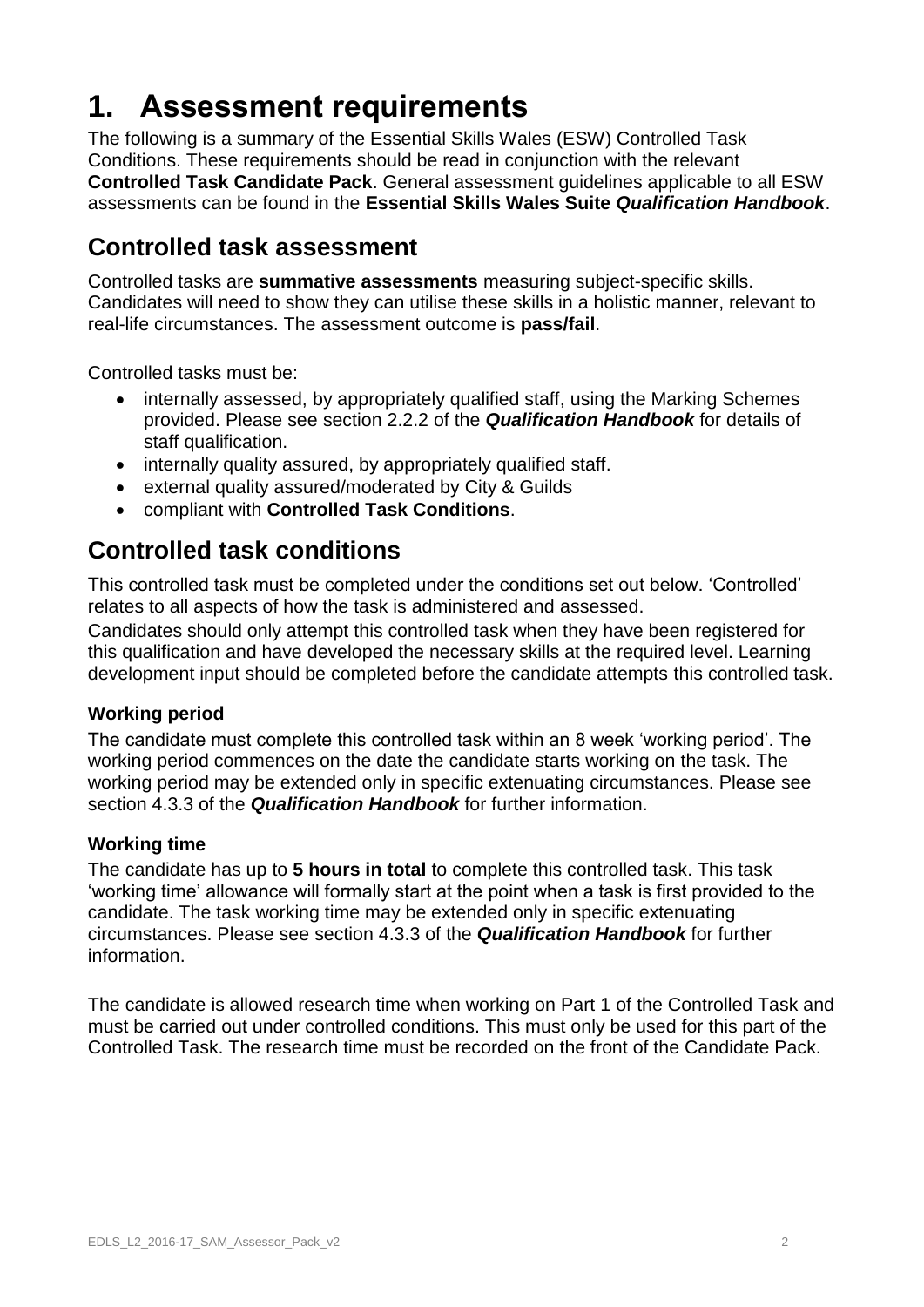#### **Supervised conditions**

This controlled task must be completed under the following supervised conditions:

- This task is an 'open book' assessment. Candidates may have access to routine resources that might be available in a 'real life' situation, for example: PCs/laptops, tablets, dictionaries, calculators, reference books, relevant class notes and source material approved by their tutor so long as they are not designed *specifically* to assist with this assessment and do not compromise independent achievement of the standard. The candidate can access the Internet using supervised facilities.
- The environment within which tasks are completed must be supervised. This supervision must be **continuous** and ensure no interruption and/or undue influence is possible whilst candidates are working on the task. Suitable locations might include a classroom, a library or a workplace as long as an appropriate environment and supervision is maintained. For the avoidance of doubt, this environment does not require formal 'examination' conditions.
- The supervisor must be a reliable, responsible person who is accountable for ensuring adequate supervision and control of the environment is maintained. The supervisor must be present throughout the working time and be able to confirm that each candidate produced all work independently. The supervisor can be the candidate's tutor and/or assessor or another suitable person.
- This controlled task may be completed in one session or split over several sessions, as long as no learning or preparation is provided in between. If not completed in one sitting, the candidate's papers and all materials produced by the candidate must be collected in and stored securely until the next working time session begins. On no account may candidates take any of their work away with them between sessions, for example to work on a task at home.
- The working period and working time taken to complete this controlled task must be monitored and recorded as indicated on the front page of the *Candidate Pack*. The candidate, supervisor, assessor and centre details must be completed and the declarations must be signed and dated before completed tasks are submitted for assessment.

#### **Assistance and access arrangements**

Assessors may provide candidates with the opportunity to clarify task requirements during the working period however this must not extend to any form of formative feedback. For example, recommending that a candidate should review their calculations would be inappropriate, whereas recommending the candidate re-read a particular section of the task requirements would be acceptable. Please see section 4.6 of the *Qualification Handbook* for further information on access arrangements.

#### **Second and subsequent attempts**

A specific controlled task can be attempted only once. However, a candidate may undertake a different controlled task, (either another title from the City & Guilds preapproved bank or a centre devised assessment that has been approved by City & Guilds) at another time if they do not pass. Wherever the candidate is unsuccessful, they **must** undergo further development in the relevant skill(s) before re-attempting at a later date.

#### **Collaboration**

This controlled task requires the candidate to work as part of a group for some activities.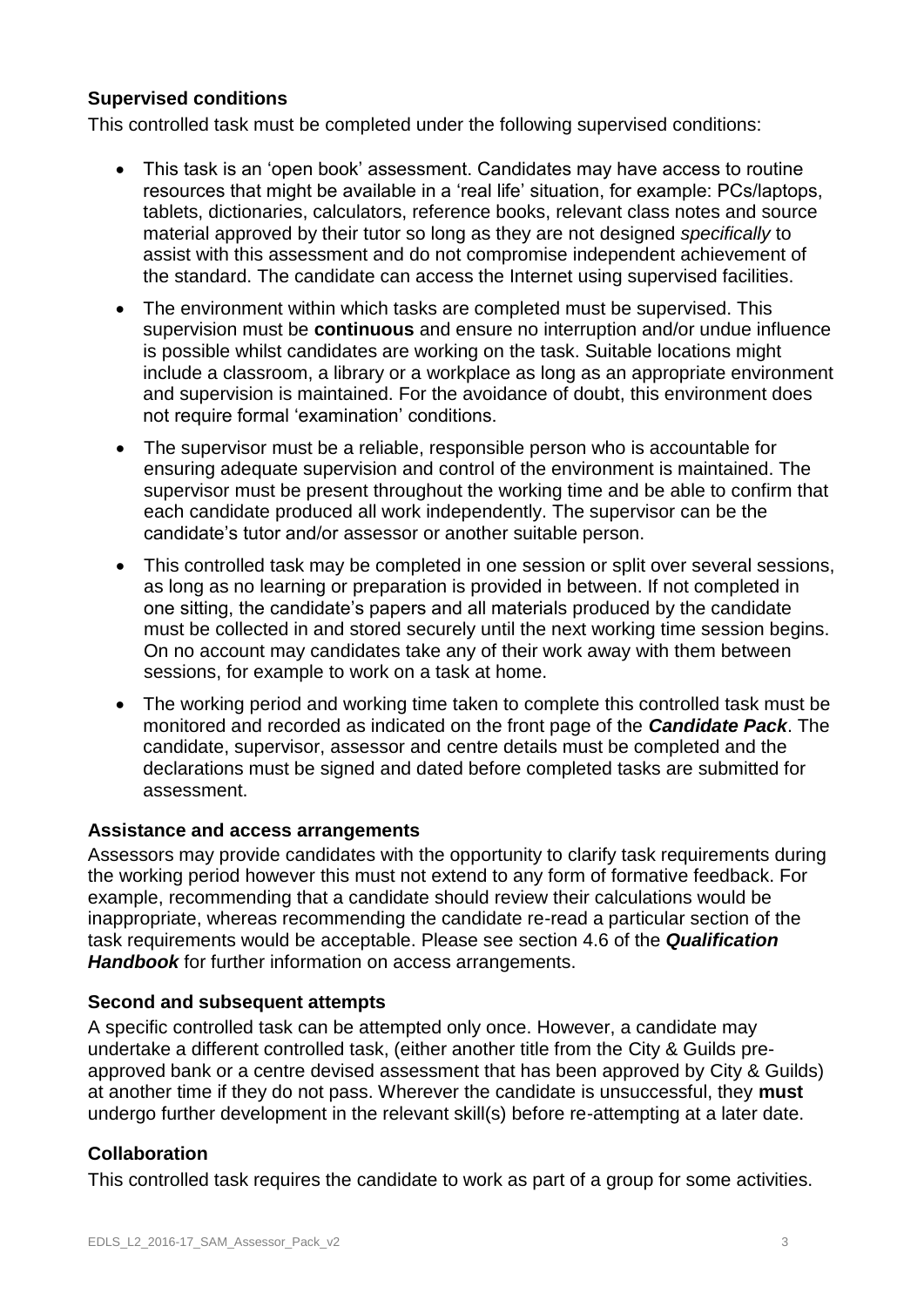### **Essential Digital Literacy Skills Controlled Task**

**Level 2 DURATION: 5 HOURS**

### **ASSESSOR INSTRUCTIONS AND GUIDANCE**

Before the candidate starts **Part 2** of the assessment, he/she should be provided with electronic contacts of those they are to collaborate with during the task.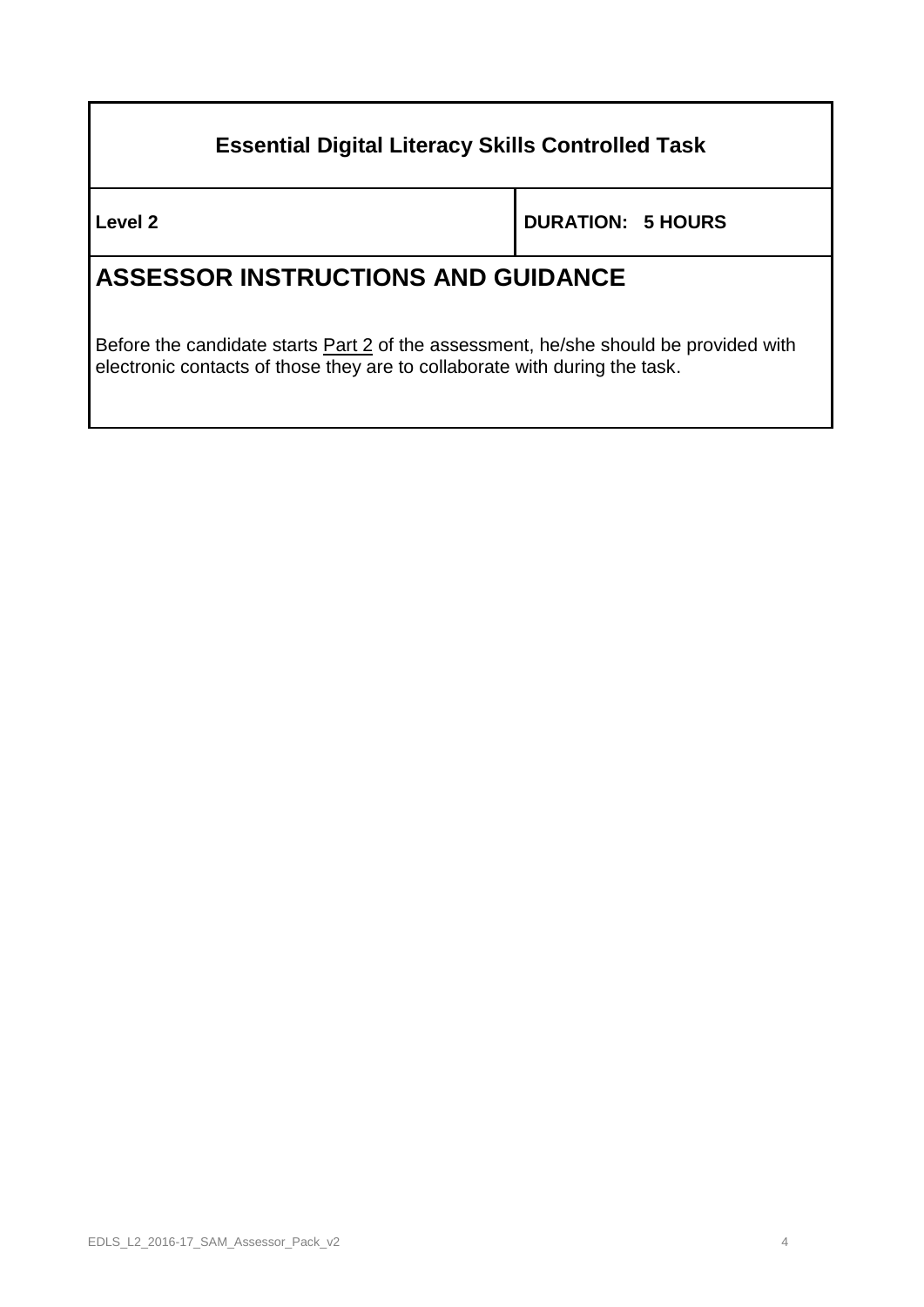# **2. Assessment records**

**Essential Digital Literacy Skills at Level 2 Controlled Task Assessment Criteria Task title/topic: Talent Show**

| <b>Criteria</b>                                                                                                                                                                                                                                                                                                                                                                                                   | <b>Evidence</b>                                                                                                                                                                                                                                                                                                                                                                                                                                                                                               | Ref                                                                              | <b>Marks</b><br>available | Controlled<br><b>Task</b><br><b>Marks</b> |
|-------------------------------------------------------------------------------------------------------------------------------------------------------------------------------------------------------------------------------------------------------------------------------------------------------------------------------------------------------------------------------------------------------------------|---------------------------------------------------------------------------------------------------------------------------------------------------------------------------------------------------------------------------------------------------------------------------------------------------------------------------------------------------------------------------------------------------------------------------------------------------------------------------------------------------------------|----------------------------------------------------------------------------------|---------------------------|-------------------------------------------|
| <b>DLL2.2 Digital Productivity</b>                                                                                                                                                                                                                                                                                                                                                                                |                                                                                                                                                                                                                                                                                                                                                                                                                                                                                                               |                                                                                  |                           |                                           |
| Be able to organise, store, share and protect digital<br>information (CT)<br>Construct appropriate folder structures to manage<br>projects and store information (2)<br>Manage personal and professional files and folders<br>(2)<br>Identify and evaluate appropriate methods of<br>$\bullet$<br>securing digital information (4)<br>Store digital information in a systematic way to<br>support easy access (2) | At least 1 folder (1)<br>At least 1 subfolder (1)<br>Structure shows at least 2 stages of development<br>to indicate draft (personal) work and work that is<br>ready to share with others (professional) (2)<br>At least two methods of securing digital<br>information:<br>identified (2)<br>and evaluated (2)<br>At least 1 appropriate folder structure created<br>containing at least 1 associated file (1)<br>Meaningful names applied consistently to at all<br>folders and files to support access (1) | 1.1<br>evidenced<br>throughout<br>task<br>5.1<br>evidenced<br>throughout<br>task | 10                        |                                           |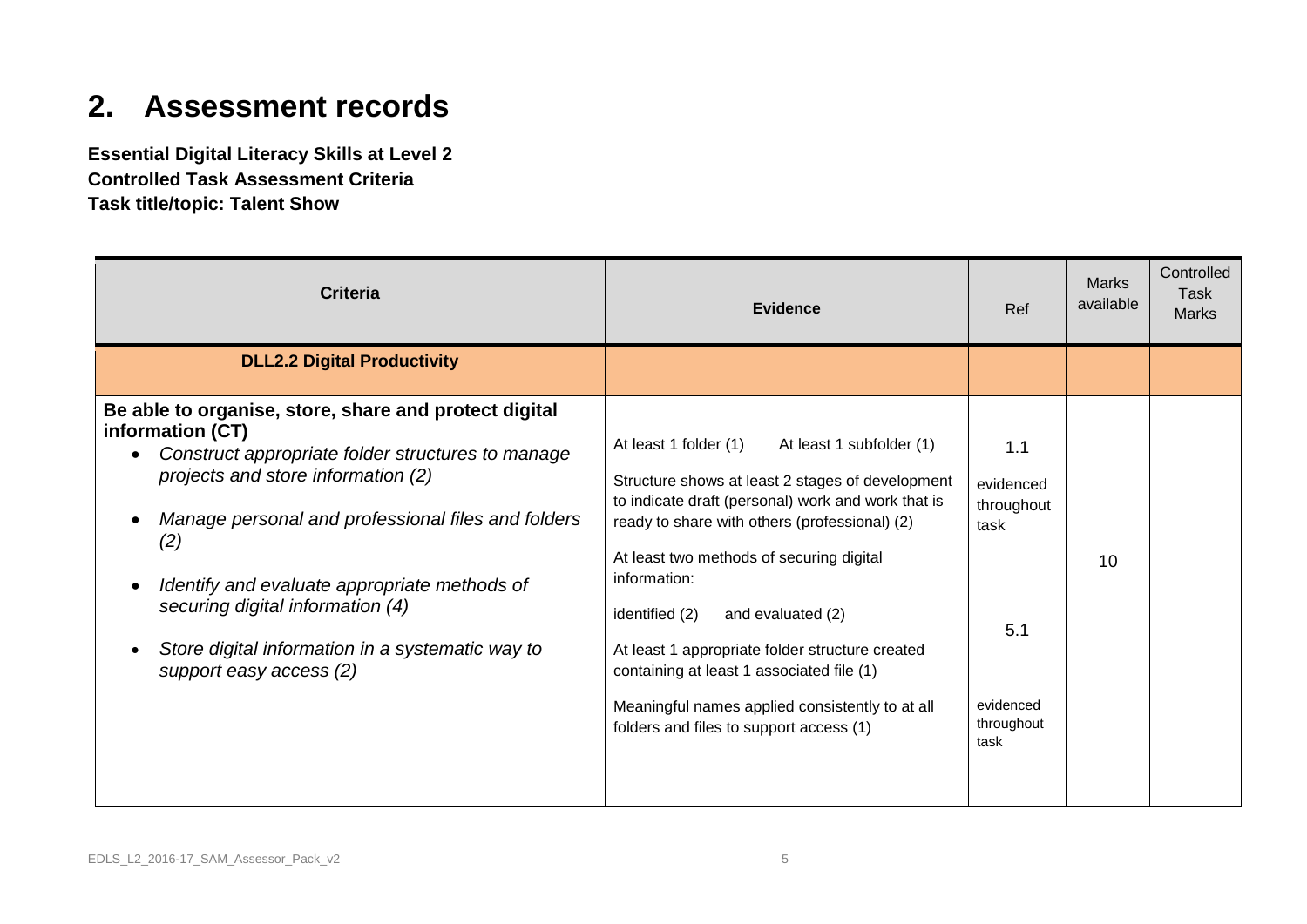| <b>Criteria</b>                                                                                                                                                                                                                                                                                                                                                                                                       | Evidence                                                                                                                                                                                                                                                                                                                                                        | Ref                              | <b>Marks</b><br>available | Controlled<br><b>Task</b><br><b>Marks</b> |
|-----------------------------------------------------------------------------------------------------------------------------------------------------------------------------------------------------------------------------------------------------------------------------------------------------------------------------------------------------------------------------------------------------------------------|-----------------------------------------------------------------------------------------------------------------------------------------------------------------------------------------------------------------------------------------------------------------------------------------------------------------------------------------------------------------|----------------------------------|---------------------------|-------------------------------------------|
| <b>DLL2.2 Digital Productivity</b>                                                                                                                                                                                                                                                                                                                                                                                    |                                                                                                                                                                                                                                                                                                                                                                 |                                  |                           |                                           |
| Be able to assess, select and use appropriate digital<br>technologies and tools to complete a task or solve a<br>problem (CT)<br>Assess and select the most appropriate digital<br>$\bullet$<br>technologies and tools to complete a task or solve a<br>problem $(2)$<br>Review and evaluate choices (2)<br>Use the selected digital tools and technologies to<br>$\bullet$<br>complete a task or solve a problem (2) | Appropriate digital technologies and tools selected<br>(e.g. software) to<br>search for and develop information (1)<br>produce a multimedia resource (1)<br>At least 1 tool reviewed and evaluated (1) and 1<br>technology reviewed and evaluated (1)<br>A multimedia resource produced to encourage<br>support from businesses and other organisations.<br>(2) | 1.2<br>3.2/3.1<br>5.1<br>3.2/3.1 | 6                         |                                           |
| <b>Total Marks Available</b><br>(minimum required for a pass)                                                                                                                                                                                                                                                                                                                                                         |                                                                                                                                                                                                                                                                                                                                                                 |                                  | 16(12)                    |                                           |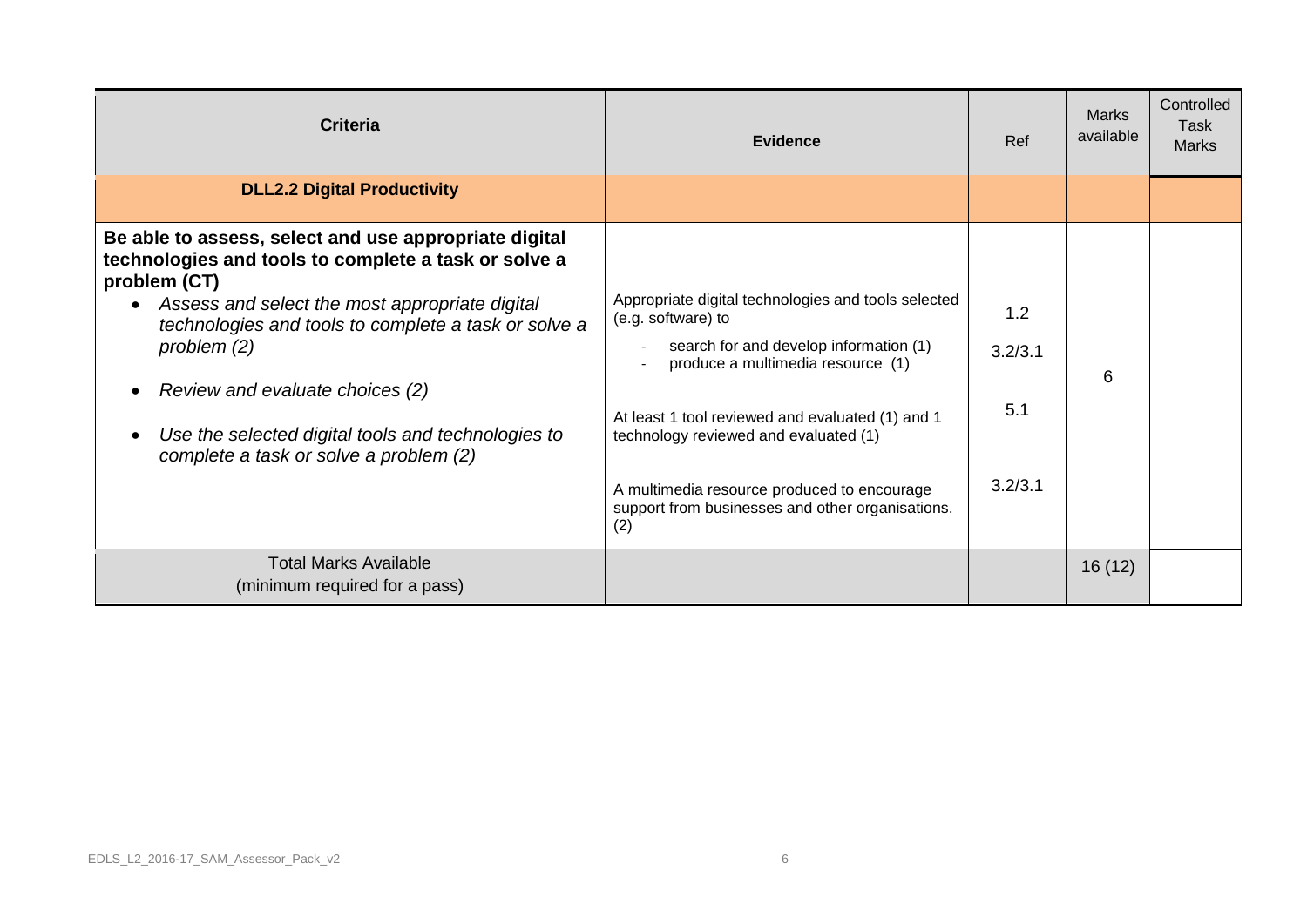| <b>Criteria</b>                                                                                                                                                                                                                                                                                                                                                                                            | <b>Evidence</b>                                                                                                                                                                                                                                                                                                                                                                                                                                                                                                               | Ref                   | <b>Marks</b><br>available | Controlled<br><b>Task</b><br><b>Marks</b> |
|------------------------------------------------------------------------------------------------------------------------------------------------------------------------------------------------------------------------------------------------------------------------------------------------------------------------------------------------------------------------------------------------------------|-------------------------------------------------------------------------------------------------------------------------------------------------------------------------------------------------------------------------------------------------------------------------------------------------------------------------------------------------------------------------------------------------------------------------------------------------------------------------------------------------------------------------------|-----------------------|---------------------------|-------------------------------------------|
| <b>DLL2.3 Digital Information Literacy</b>                                                                                                                                                                                                                                                                                                                                                                 |                                                                                                                                                                                                                                                                                                                                                                                                                                                                                                                               |                       |                           |                                           |
| Be able to efficiently search for, refine, assess and<br>organise digital information (CT)<br>Carry out a refined search using appropriate keywords<br>or phrases (3)<br>Assess the digital information for currency, relevance,<br>authority, accuracy and purpose (2)<br>Organise and classify digital information into a<br>$\bullet$<br>structured format to complete a task or solve a problem<br>(1) | Refined search criteria used with evidence<br>produced either digitally with bookmarks, screen<br>prints or other means (3)<br>[A complex search which lacks efficiency - 2<br>marks only<br>For a single search -1 mark only.]<br>A statement, or evidence in other form, to show<br>that the information has been assessed for any 2<br>$of:-$<br>currency, relevance, authority, accuracy or<br>purpose (2)<br>Information found and stored in a structured<br>format within the folder structure created in Part 1<br>(1) | 1.3<br>1.3<br>1.5     | 6                         |                                           |
| Be able to retrieve and use digital information to complete<br>a task or solve a problem (CT)<br>Retrieve and use digital information which is in a<br>$\bullet$<br>suitable format for a specified target audience to<br>complete a task or solve a problem. (5)                                                                                                                                          | Digital information has been retrieved and used.<br>This may be from a search, previously saved<br>document, presentation or other. (1)<br>The information shows details of talent shows. (2)<br>The information is structured so that team<br>members can make judgements and choices (2)                                                                                                                                                                                                                                    | 2.2<br>2.2<br>1.4/2.2 | 5                         |                                           |
| <b>Total Marks Available</b><br>(minimum required for a pass)                                                                                                                                                                                                                                                                                                                                              |                                                                                                                                                                                                                                                                                                                                                                                                                                                                                                                               |                       | 11(7)                     |                                           |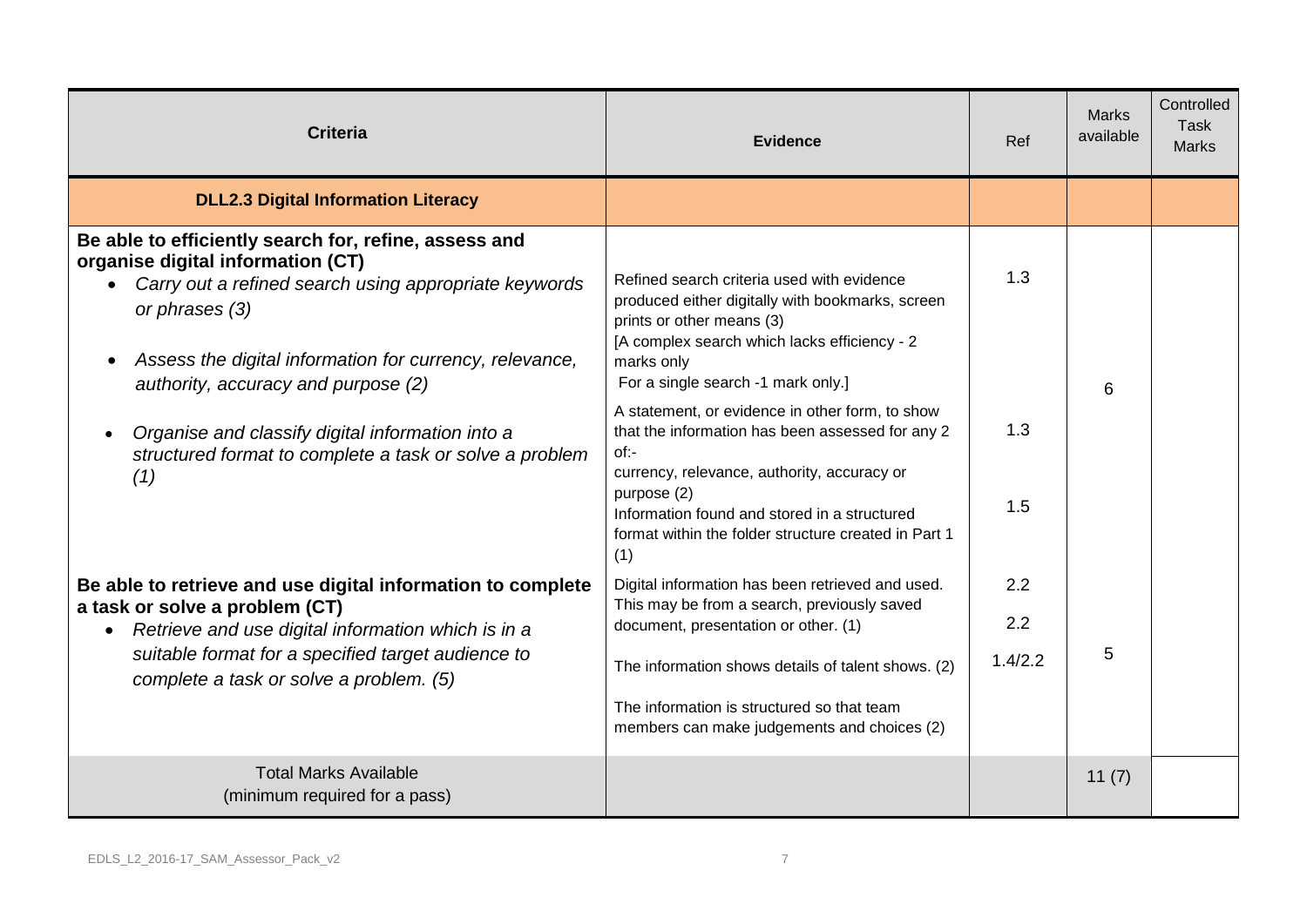| <b>Criteria</b>                                                                                                                                                                                                                                                                                                                                                                            | <b>Evidence</b>                                                                                                                                                                                                                                                                                                                                                                                                        | CT Ref                               | <b>Marks</b><br>available<br><b>CT</b> | Control<br>Task<br><b>Marks</b> |
|--------------------------------------------------------------------------------------------------------------------------------------------------------------------------------------------------------------------------------------------------------------------------------------------------------------------------------------------------------------------------------------------|------------------------------------------------------------------------------------------------------------------------------------------------------------------------------------------------------------------------------------------------------------------------------------------------------------------------------------------------------------------------------------------------------------------------|--------------------------------------|----------------------------------------|---------------------------------|
| <b>DLL2.4 Digital Collaboration</b>                                                                                                                                                                                                                                                                                                                                                        |                                                                                                                                                                                                                                                                                                                                                                                                                        |                                      |                                        |                                 |
| Be able to collaborate online effectively and efficiently<br>(CT)<br>Select a combination of digital methods of<br>communicating with a team to complete a task or solve<br>a problem $(2)$<br>Collaborate online using a range of synchronous and<br>$\bullet$<br>asynchronous digital tools to complete the task or<br>solve the problem (4)<br>Reflect on the collaborative process (2) | Appropriate tools used to collaborate in:<br>planning the task (1)<br>reviewing the finished (or near<br>completed) resource (1)<br>Evidence for efficient and effective synchronous<br>collaboration (2)<br>Evidence for efficient and effective<br>asynchronous collaboration (2)<br>Evidence shows a reflection of how the team<br>worked together (1)<br>and how collaboration influenced the final<br>outcome (1) | 2.1<br>4.1<br>2.1/2.2/<br>4.1<br>5.2 | 8                                      |                                 |
| <b>Total Marks Available</b><br>(minimum required for a pass)                                                                                                                                                                                                                                                                                                                              |                                                                                                                                                                                                                                                                                                                                                                                                                        |                                      | 8(5)                                   |                                 |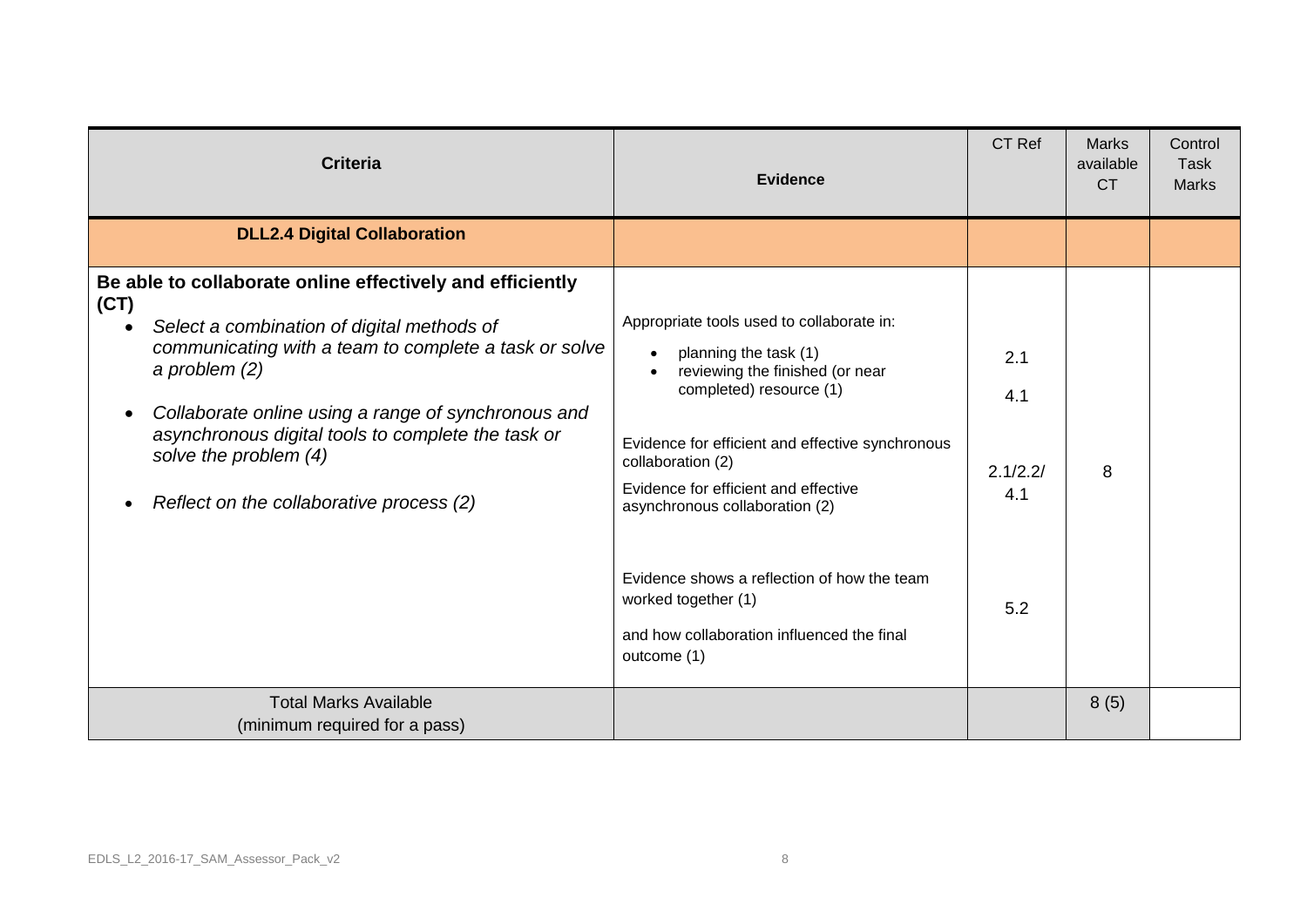| <b>Criteria</b>                                                                                                                                                                                                                                             | <b>Evidence</b>                                                                                                                                                                                                                                                                                                                                                                                                                                                                                                                         | CT Ref  | <b>Marks</b><br>available<br><b>CT</b> | Control<br>Task<br><b>Marks</b> |
|-------------------------------------------------------------------------------------------------------------------------------------------------------------------------------------------------------------------------------------------------------------|-----------------------------------------------------------------------------------------------------------------------------------------------------------------------------------------------------------------------------------------------------------------------------------------------------------------------------------------------------------------------------------------------------------------------------------------------------------------------------------------------------------------------------------------|---------|----------------------------------------|---------------------------------|
| <b>DLL2.5 Digital Creativity</b>                                                                                                                                                                                                                            |                                                                                                                                                                                                                                                                                                                                                                                                                                                                                                                                         |         |                                        |                                 |
| <b>Learning Outcome:</b><br>Be able to use a range of creative tools and techniques<br>to complete a task (CT)<br>Select and use a range of digital creative tools and<br>$\bullet$<br>techniques to produce a multimedia solution for a<br>given task (12) | Multimedia resource created using at least 3<br>media. $(1)$<br>Appropriate information from your research (1)<br>At least 2 images/videos about talent shows (1)<br>Appropriate use of at least 5 techniques:<br>e.g. sound, images, videos, animation, text,<br>hyperlinks, timing, structure, template, formatting,<br>colour schemes, accessibility (5)<br>Multimedia resource is effective and suitable for<br>stated audience (4)<br>e.g. all hyperlinks, sound work, images are clear<br>and appropriately sized and positioned. | 3.2/3.1 | 12                                     |                                 |
| <b>Total Marks Available</b><br>(minimum required for a pass)                                                                                                                                                                                               |                                                                                                                                                                                                                                                                                                                                                                                                                                                                                                                                         |         | 12(8)                                  |                                 |
| <b>Total</b>                                                                                                                                                                                                                                                |                                                                                                                                                                                                                                                                                                                                                                                                                                                                                                                                         |         | 47 (32)                                |                                 |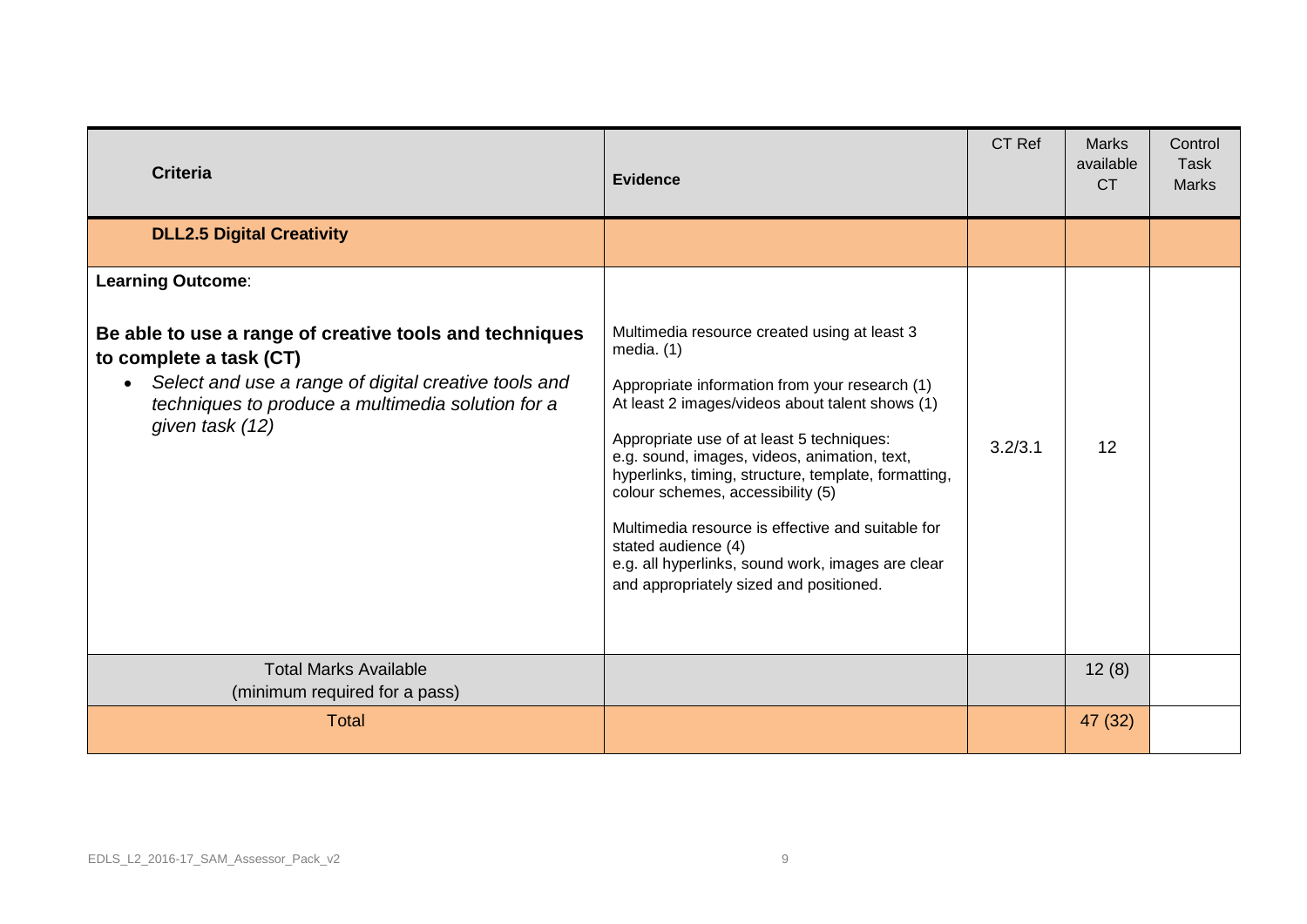| <b>Assessment Summary:</b><br><b>Controlled Task</b> | <b>Marks</b><br>Available | <b>Marks</b><br>required for a<br>Pass | Marks<br>Awarded | Pass<br>Y/N |
|------------------------------------------------------|---------------------------|----------------------------------------|------------------|-------------|
| <b>Digital Productivity</b>                          | 16                        | 12                                     |                  |             |
| <b>Digital Information Literacy</b>                  | 11                        | 7                                      |                  |             |
| <b>Digital Collaboration</b>                         | 8                         | 5                                      |                  |             |
| <b>Digital Creativity</b>                            | 12                        | 8                                      |                  |             |
| <b>Total Mark - Control Task</b>                     | 47                        | 32                                     |                  |             |

| <b>Quality Assurance: Controlled Task</b> |  |       |  |  |
|-------------------------------------------|--|-------|--|--|
| Assessor:                                 |  |       |  |  |
| Name:                                     |  |       |  |  |
| Signature:                                |  | Date: |  |  |
| Internal quality assurer (IQA):           |  |       |  |  |
| Feedback:                                 |  |       |  |  |
|                                           |  |       |  |  |
| Name:                                     |  |       |  |  |
| Signature:                                |  | Date: |  |  |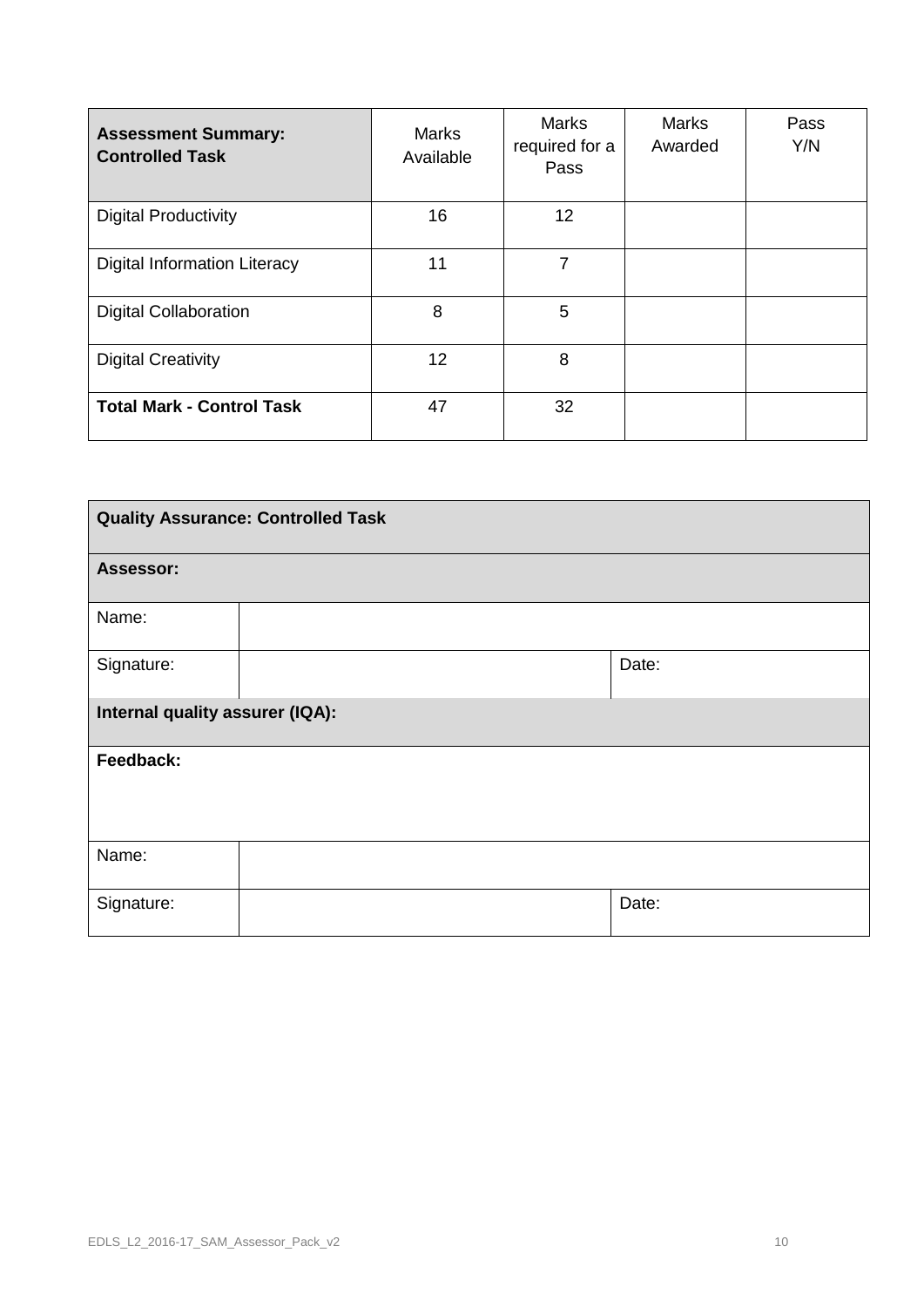### **Level 2 Structured Discussion Record: Talent Show**

#### **Guidance:**

- Preparatory notes (verbal or written) should be submitted as supporting evidence
- All elements should be attempted by the candidate
- Assessors should ensure that each candidate has the opportunity to demonstrate the required knowledge.

Date of discussion **Date of discussion** 

**Group members if applicable (max of 4)**

#### **Candidates must pass all elements in Table 1**

#### **Table 1:**

| <b>Confirm that the candidate:</b>                                                                                                                                                                                                                   | <b>Pass</b> | <b>Comments and examples to show</b><br>how the candidate met the<br>criteria: |
|------------------------------------------------------------------------------------------------------------------------------------------------------------------------------------------------------------------------------------------------------|-------------|--------------------------------------------------------------------------------|
| Stated ways of staying safe in a wide<br>range of digital communities and<br>environments.                                                                                                                                                           |             |                                                                                |
| e.g. Usage rights - knowing where to<br>look for copyright free images - having<br>an awareness of Creative Commons<br>licensing • Using appropriate screen<br>names online · Using appropriate e-<br>payment methods • Encrypting<br>sensitive data |             |                                                                                |
| At least 2 ways stated.                                                                                                                                                                                                                              |             |                                                                                |
| Compared a range of digital tools which<br>extend personal learning with reference<br>to how these meet personal learning<br>requirements and preferences.                                                                                           |             |                                                                                |
| A minimum of 2 tools compared.<br>Reference to how these meet personal<br>learning requirements and preferences.                                                                                                                                     |             |                                                                                |
| At least 2 tools compared with at least<br>1 reference to how personal learning<br>requirements or preferences have been<br>met.                                                                                                                     |             |                                                                                |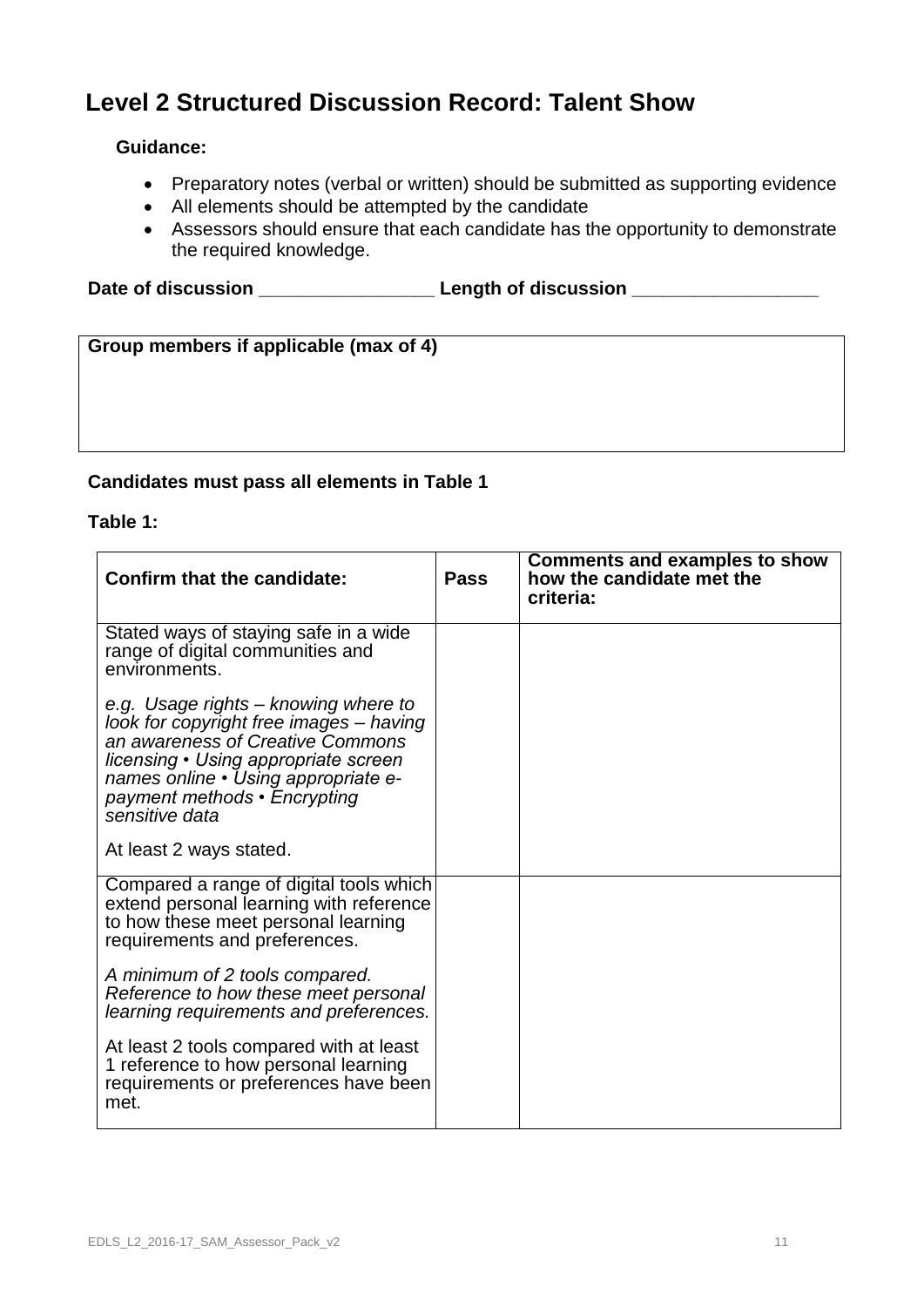### **Candidates must pass 2 out of 3 elements in Table 2:**

#### **Table 2:**

| <b>Confirm that the candidate:</b>                                                                                                                                                                                                                                                | <b>Pass</b> | <b>Comments and examples to show</b><br>how the candidate met the<br>criteria: |
|-----------------------------------------------------------------------------------------------------------------------------------------------------------------------------------------------------------------------------------------------------------------------------------|-------------|--------------------------------------------------------------------------------|
| Stated the basic configuration of<br>common digital devices.                                                                                                                                                                                                                      |             |                                                                                |
| e.g.to: Internet connection - wifi<br>enabled or cellular; operating system -<br>how to update the version; compatible<br>software for device, for example App<br>Store, Google Play or Windows Store;<br>user account areas - different access<br>rights; accessibility features |             |                                                                                |
| At least 1 appropriate element of<br>configuration stated.                                                                                                                                                                                                                        |             |                                                                                |
| Stated the potential benefits and risks<br>of three digital collaborative tools and<br>their use.                                                                                                                                                                                 |             |                                                                                |
| Benefits and risks of a minimum of 3<br>collaborative tools described                                                                                                                                                                                                             |             |                                                                                |
| At least 1 benefit and 1 risk for each of<br>the 3 tools stated required.                                                                                                                                                                                                         |             |                                                                                |
| Stated the creative decisions you have<br>made and their impact upon the final<br>product.                                                                                                                                                                                        |             |                                                                                |
| Points made which could relate to<br>purpose, accuracy, quality, design and<br>accessibility.                                                                                                                                                                                     |             |                                                                                |
| At least 2 decisions stated and their<br>impact described.                                                                                                                                                                                                                        |             |                                                                                |